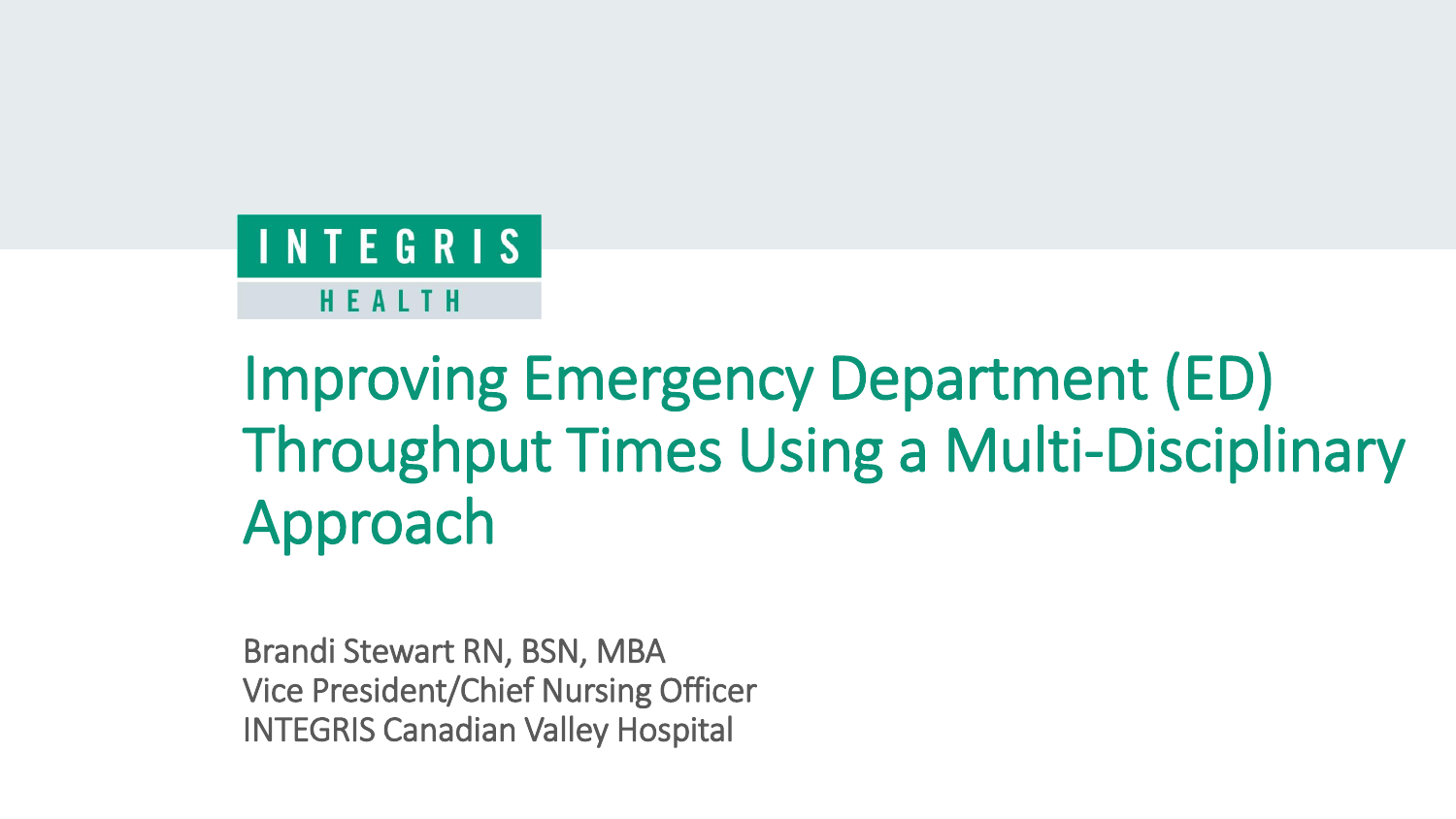

#### Mission MISSION

Partnering with people to live healthier lives. Partnering with people to live healthier lives.

#### Vision VISION

The Most Trusted Partner for Health Trusted Partner for Health Trusted Partner for Health Trusted Partner for <br>The Most Trusted Partner for Health Trusted Partner for Health Trusted Partner for Health Trusted Partner for The most Trusted Partner for Health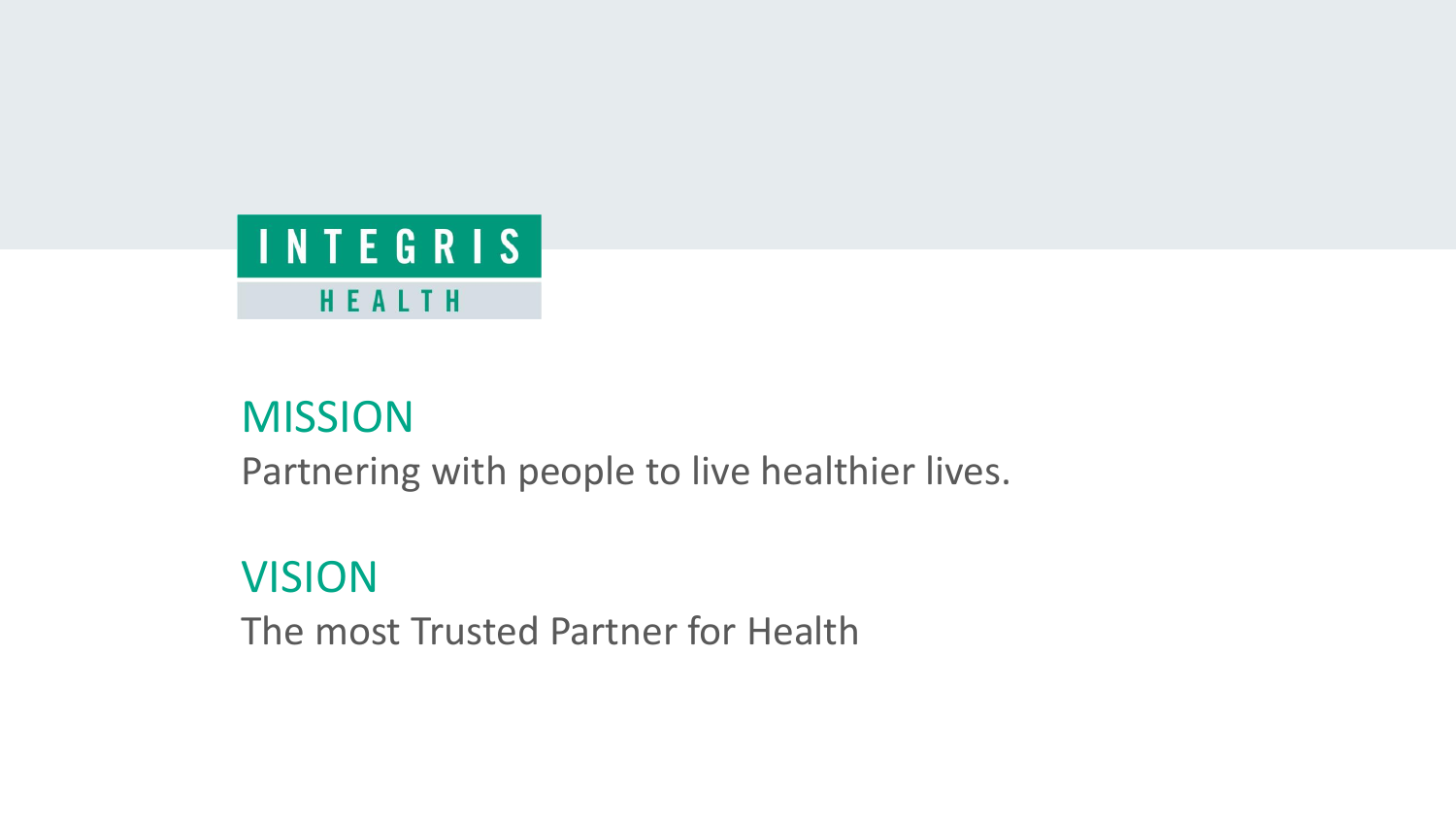

• Identify standard processed to reduce ED dispo to admission time for Emergency Department patients

• Develop a multi-departmental approach to collect, track, review and trend data for process improvement of ED dispo to admission for Emergency Department patients.

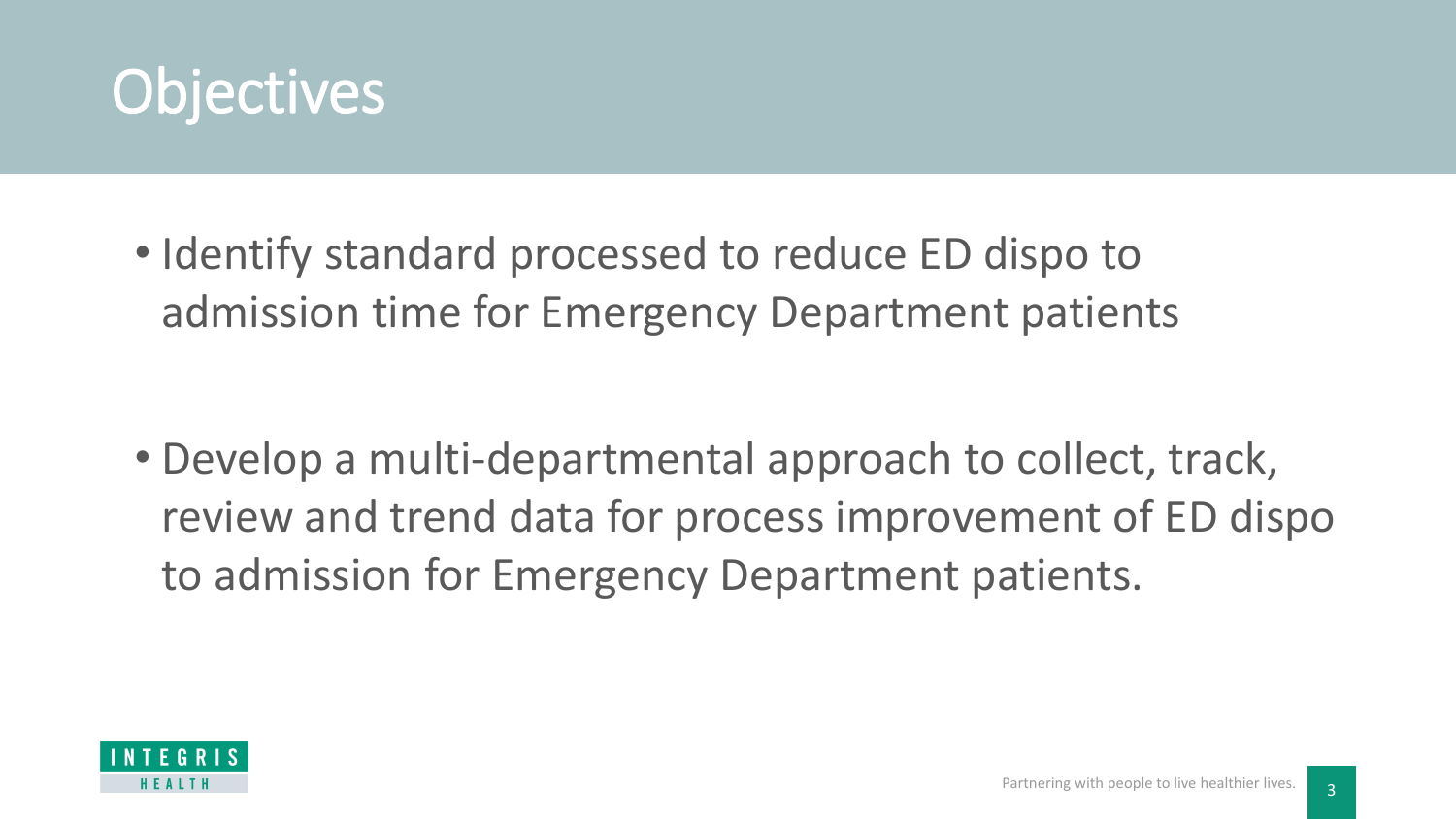### Situation

- In December of 2018 the hospital identified there was an opportunity to improve timeliness for patients being admitted from the Emergency Department to the in-patient floors. At this time dispo to admission was a CMS measure: In-patient Measure ED – 2: Median Time from admit decision time to ED departure time for admitted ED patients.
- Our median times were above the goal of 60 minutes at 66 minutes.

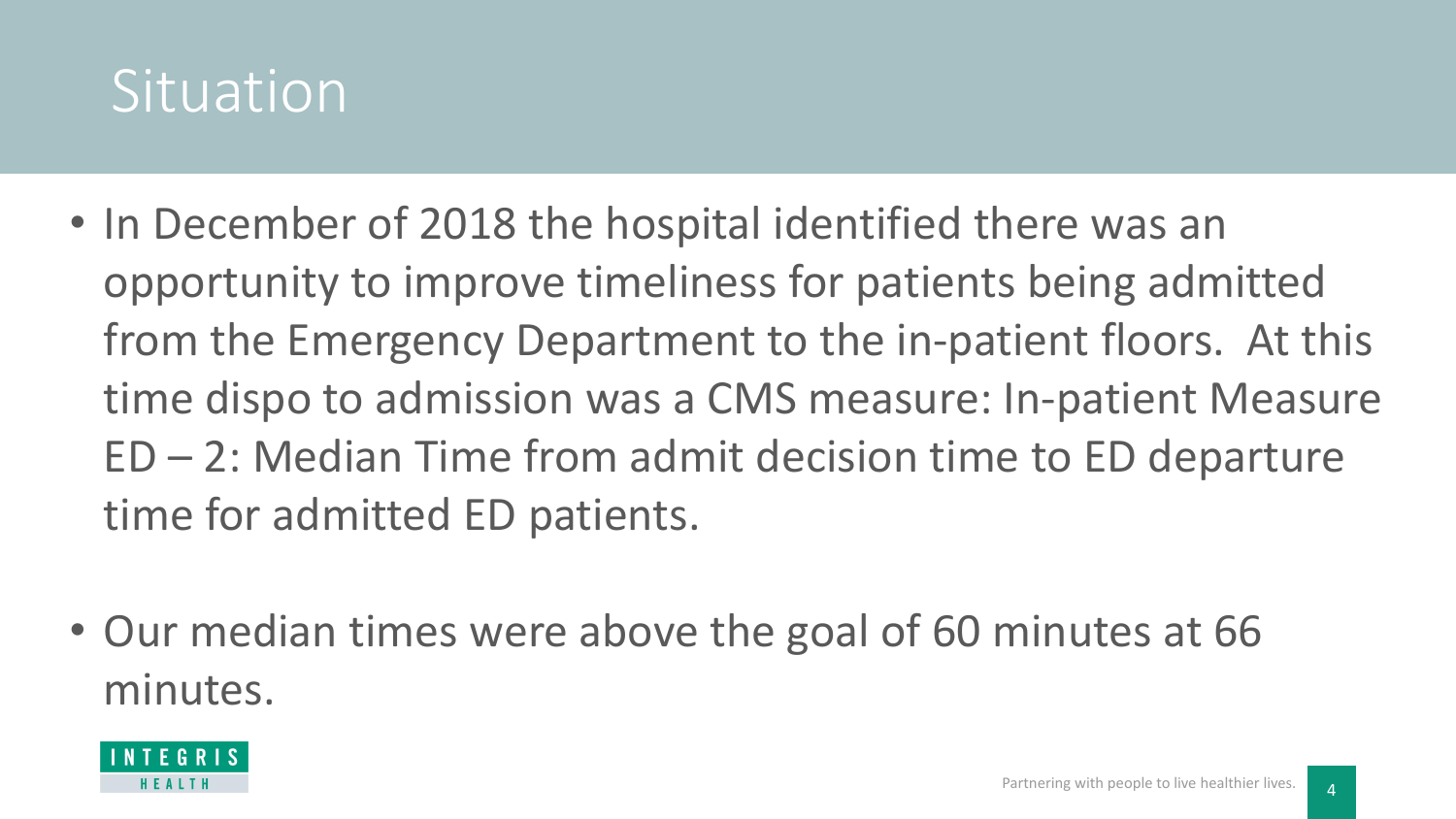

• In-patient Measure ED – 2 was always seen as an ED measure and responsibility was put on the ED.

• Other departments were not aware of the measure and what their role was in impacting the outcomes.

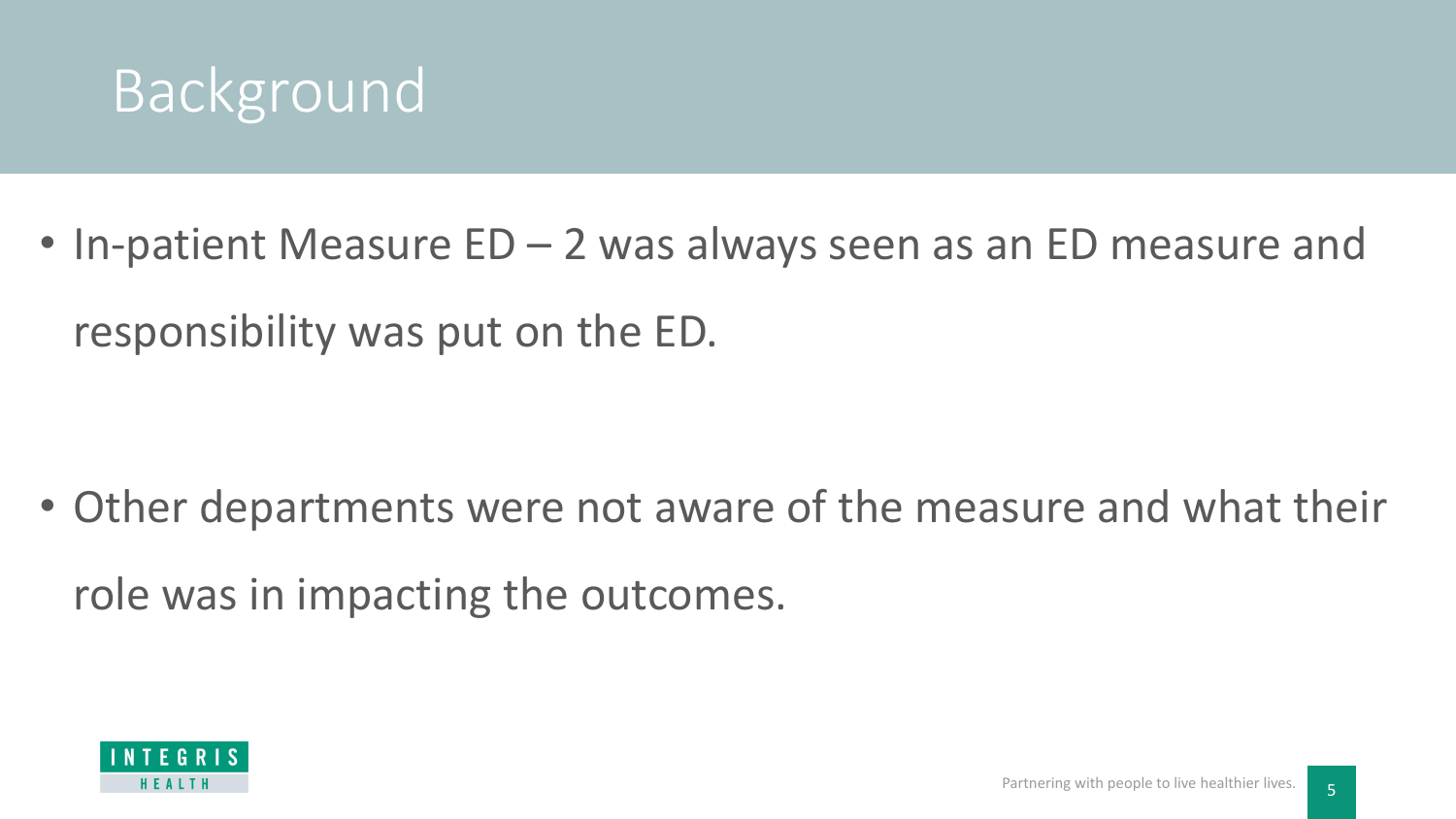### **Assessment**

- A Multi-disciplinary team of key stakeholders was created to work on this project using lean methodology.
	- ED frontline caregivers
	- ED Physician
	- Med-surg frontline caregivers
	- ICU frontline caregivers
	- Environmental Services caregivers
	- Nursing Department Leaders
	- Quality & Safety Manager
	- Chief Nursing Officer
- Causal Factors Identified
	- Lack of awareness
	- Lack of expectations
	- Lack of standardization
	- Lack of leadership collaboration

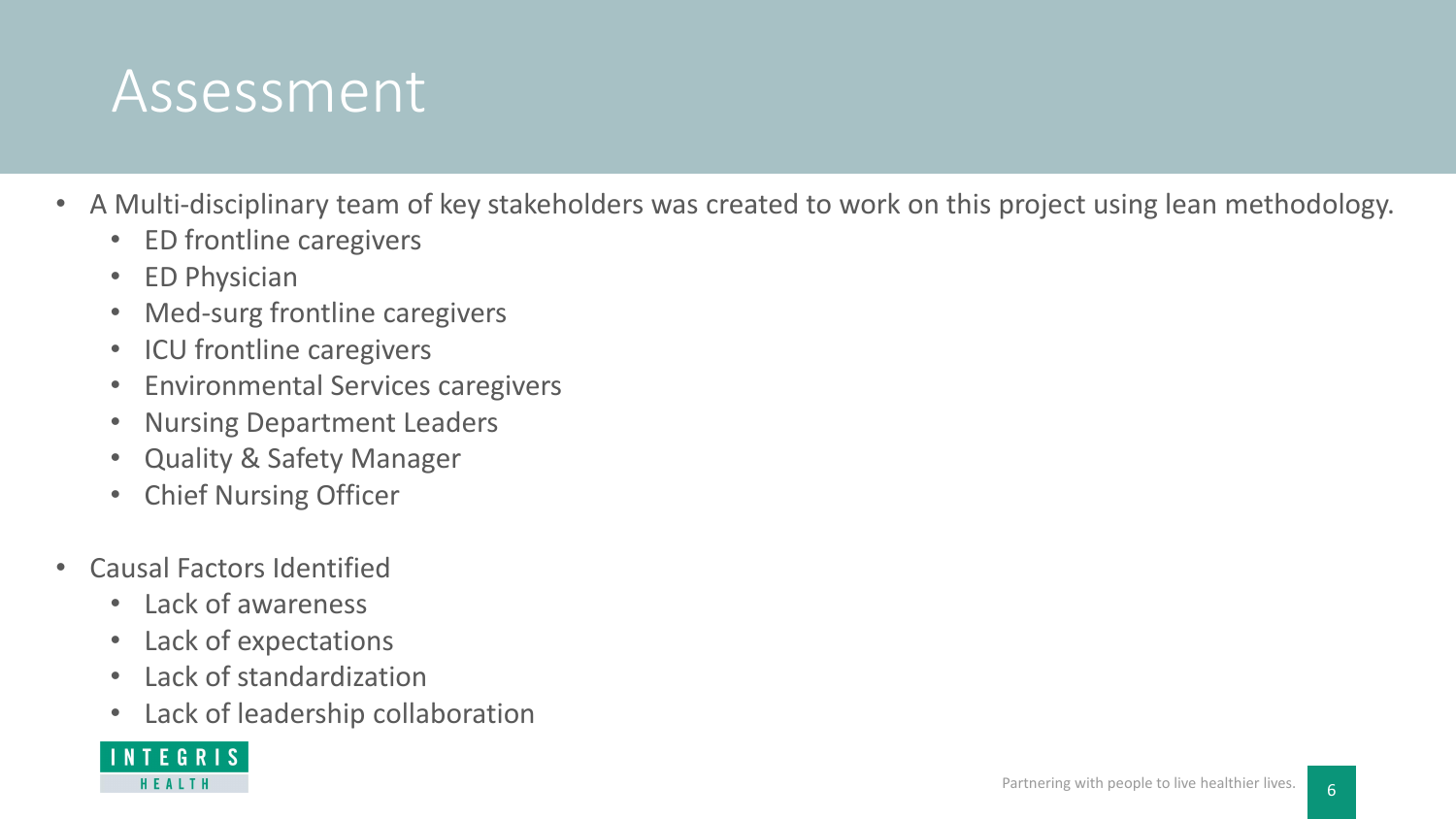## Recommendations

- Education to all caregivers and physicians in ED, MS, ICU, and EVS on  $ED - 2$  measure
- Develop a standard process for bed assignment and handoff
- Daily review of hold times by hospital and nursing leadership
- Display real time and lagging hold times on department huddle boards.

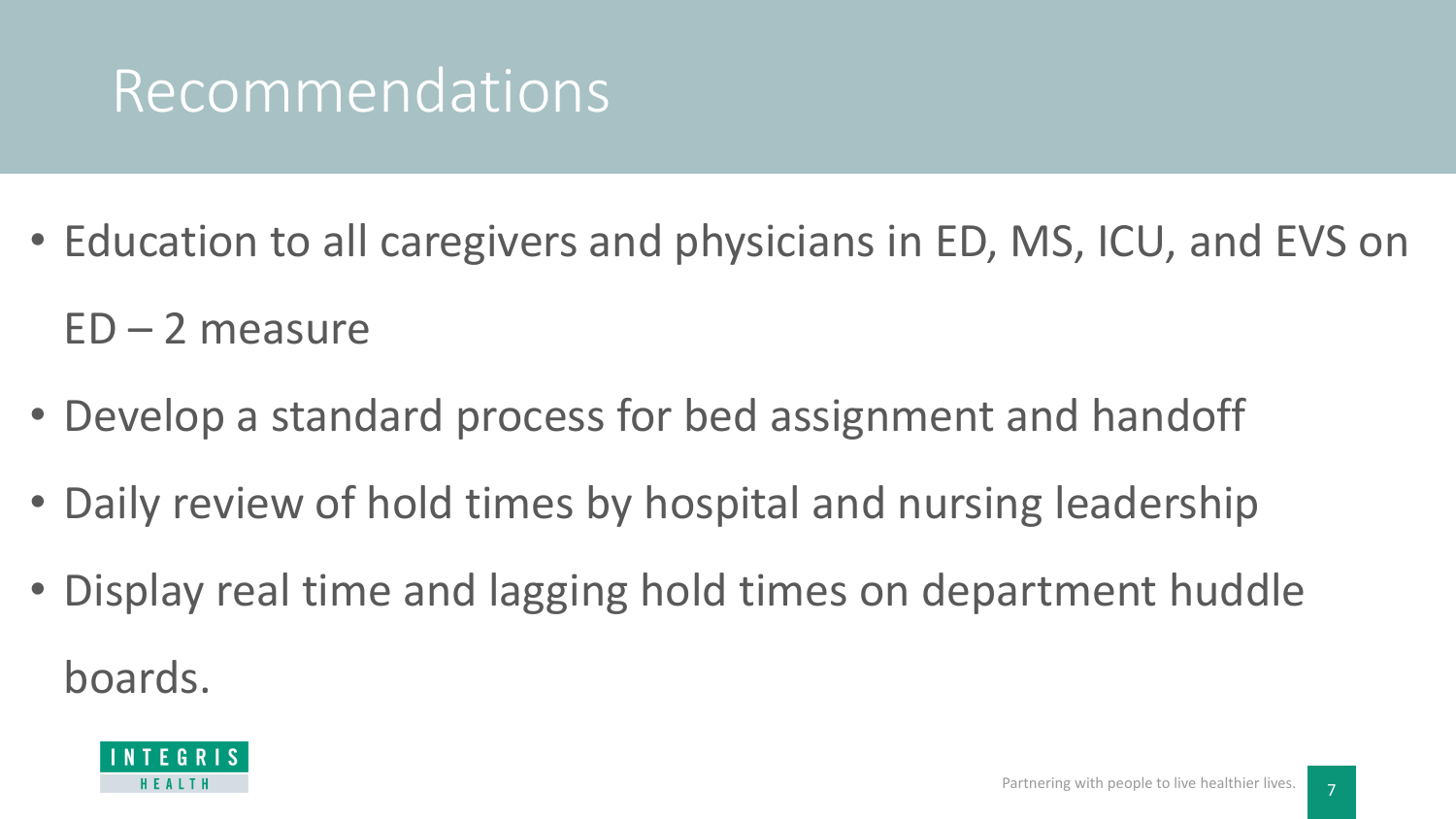

- Within one month of implementing the action plan and daily reviews, in January 2019 immediate results were observed. The ED dispo to admit median time went down to 45 minutes.
- The median times continued to go down throughout calendar year 2019 and into 2020.





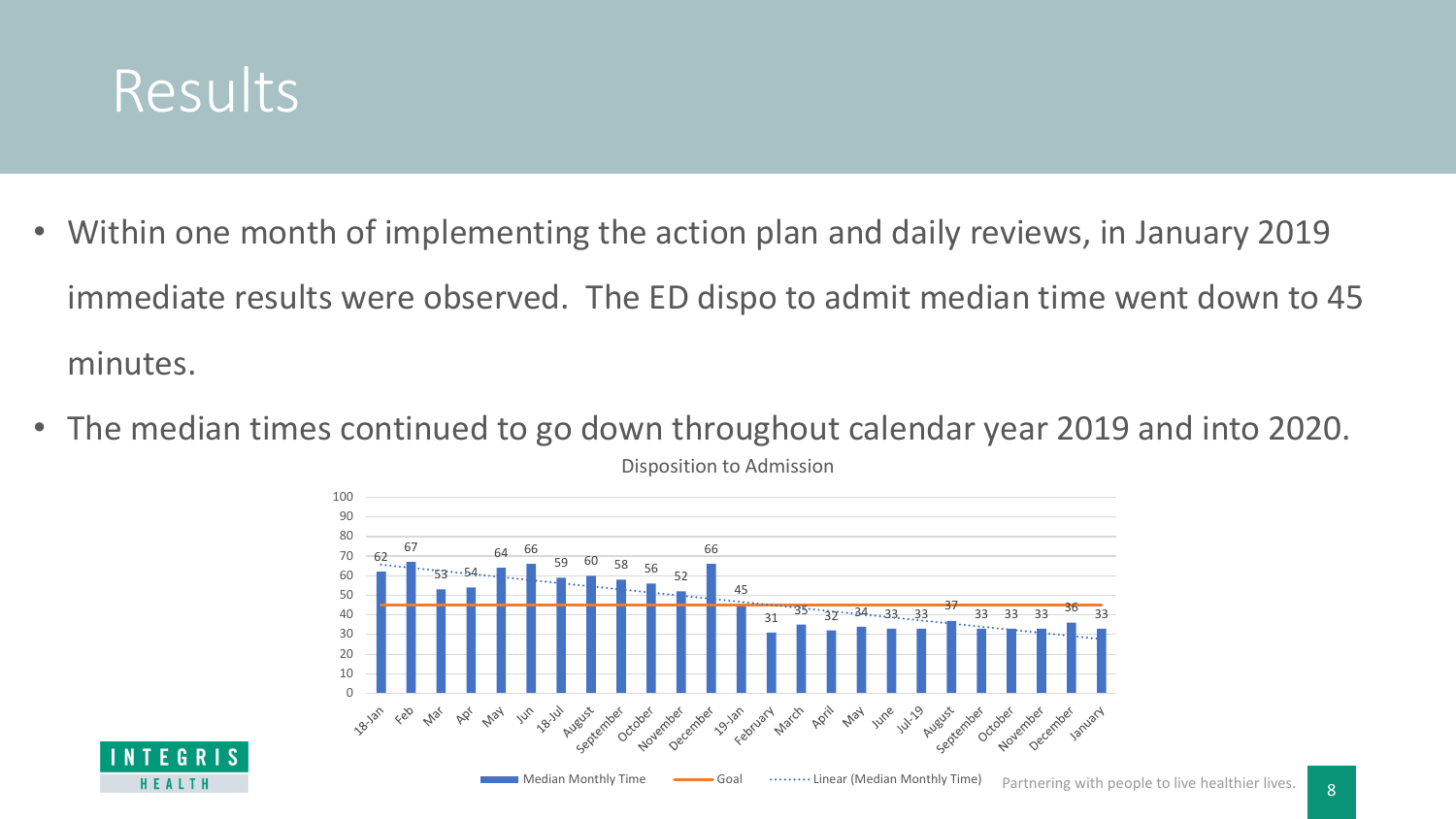#### Results